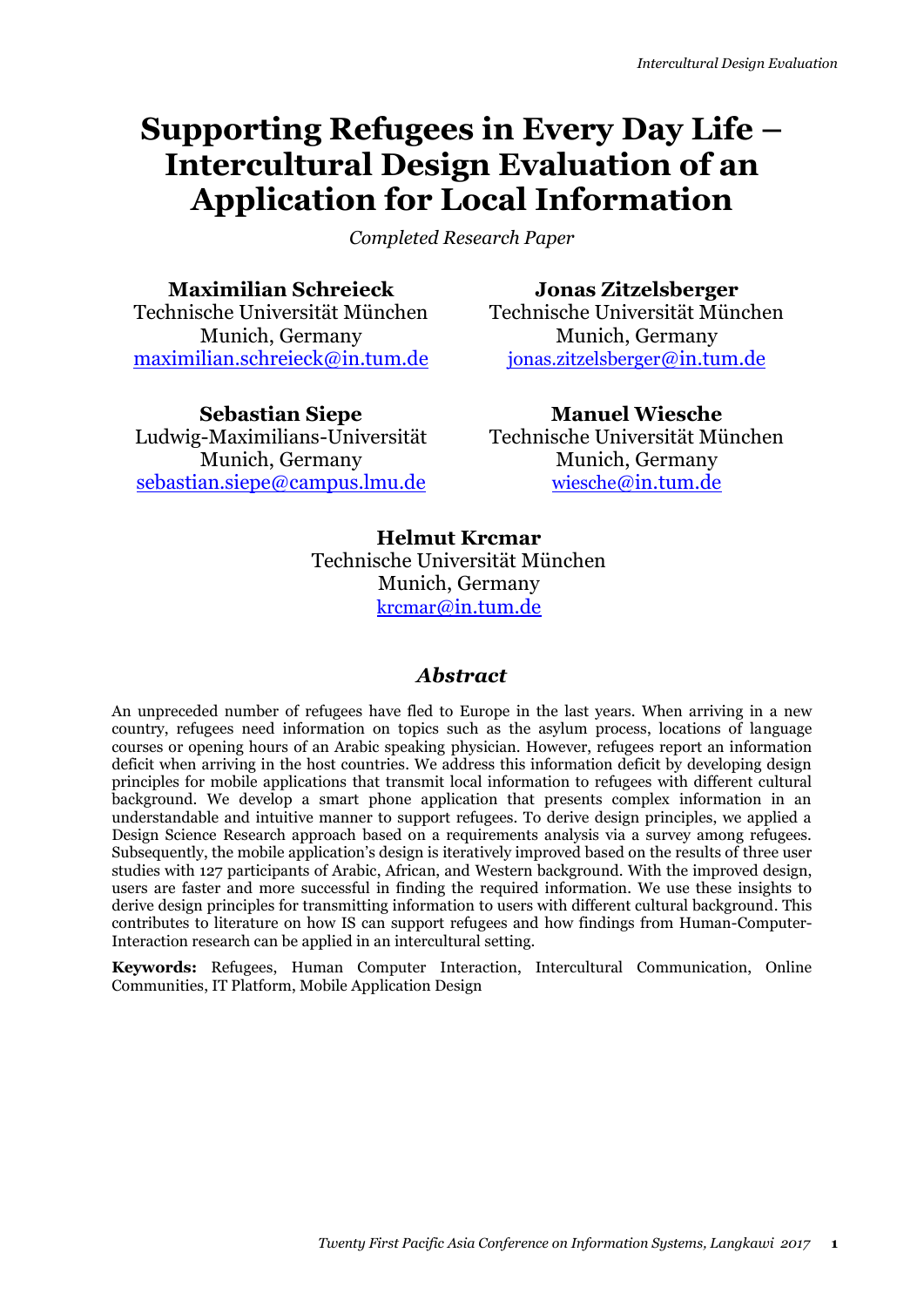# **Motivation**

Global crises such as civil wars, persecutions, or suppressions led to the highest number of refugees that fled to countries of the European Union since the Second World War. Therefore, solely in Germany over 475,000 refugees applied for asylum in 2015. The points of origin of the refugees are conflict-affected countries in the Middle East such as the Syrian Arab Republic or Afghanistan, and in Africa such as Eritrea or Nigeria (Bundesamt für Migration und Flüchtlinge 2015).

In order to ease the immigration process and to cope with everyday life problems, refugees are dependent on accessing information. However, refugees often lack sufficient and resilient information after arriving in a new environment (Gillespie et al. 2016). Such information would be necessary as it concerns all aspects in daily life – from making an appointment with a local physician, to complying with laws and regulations, to accessing information about culture and society. By depriving refugees of this information, they risk being excluded from daily life and might be pushed to the margins of society (Andrade and Doolin 2016).

Municipalities, which are often supported by local initiatives and volunteers, try to provide refugees with necessary information. While most information is still provided paper-based and orally, some projects start delivering information via digital channels such as mobile applications. These projects face the challenge to communicate information to refugees of different cultural backgrounds through one single application. Research on human-computer interaction (HCI) provides some guidance to design interfaces for different cultural groups. However, these findings are not directly applicable to the quest of disseminating information among refugees. Clear guidelines on the design of such an information application for refugees are missing.

In order to improve the digital transmission of information to refugees, this paper aims at providing design principles for mobile applications in order to display information that is adapted to the different cultures of the refugees. In particular, the principles focus on information visualization, structure, usability, and credibility to provide information in an intuitive way. Within this paper, the following research question is answered: *Which design principles need to be applied to ensure an efficient transmission of information for refugees with different cultural background?*

To answer this question, we first review current literature on information systems (IS) for refugees and human-computer interaction (HCI) in an intercultural context. We then embark on a Design Science Research (DSR) study within the project *INTEGREAT<sub>1</sub>*. The *INTEGREAT* project is an initiative that provides an information platform for refugees consisting of a mobile application and a content management system (CMS) as backend (Schreieck et al. 2016a). Municipalities and other information providers can enter information in the backend, which is then displayed in the mobile application. Within the DSR study, we first analyze refugees' information requirements with a qualitative survey. Then, we improve the design of the already existing *INTEGREAT* mobile application within two iterations each featuring a development phase (envisioning and implementation of prototypes) and an intercultural evaluation phase with 90 test persons of Arabic, African and Western background. The evaluations were conducted in four different refugee camps with the help of partner institutions of the *INTEGREAT* project.

The evaluation reveals that the associations of design elements like icons or pictures can vary between diverse cultures. Other elements like typography, content structure, or the general user interface (UI) design are received nearly equal across the considered focus groups. However, a precise adaptation and localization of the presented data needs to be done in order to both transmit information to refugees with different cultural background and to ensure an intuitive usage and understanding of the information. For that reason, we suggest design principles for information visualization, structure, usability, as well as credibility. We discuss how these findings contribute to literature on IS for refugees and intercultural HCI.

# <span id="page-1-0"></span>**Related Work**

To cope with everyday life problems in their new environments, refugees depend on accessing sufficient and resilient information (Andrade and Doolin 2016). This section investigates literature related to IS for refugees as well as HCI in an intercultural context. We evaluate in how far extant

-

<sup>1</sup>www.integreat-app.de.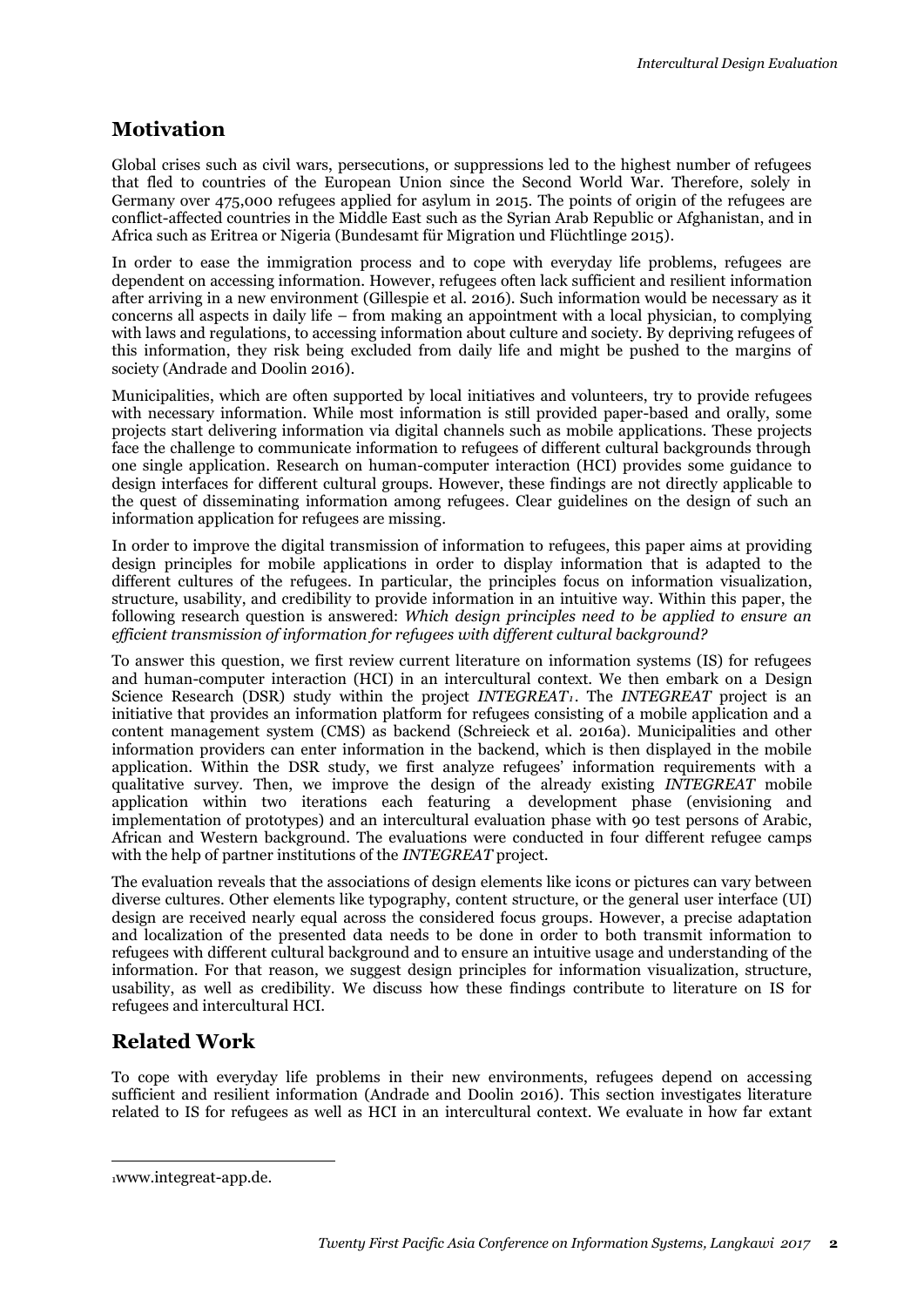literature contributes to the challenge of efficiently transmitting information for refugees of different cultural background.

### *IS for Refugees*

Refugees are translocated to new and unfamiliar environments in which they differ in language, cultural habits, and life experience (Hannides et al. 2016). In order to resolve resulting everyday life problems and to be open towards a new culture and society, refugees need information. Not being able to access, interpret, and use relevant information, refugees are pushed to the margin of the host country's society (Andrade and Doolin 2016; UN High Commissioner for Refugees 2013). If implemented and governed the right way, IS such as mobile solutions and IT platforms can help to overcome refugees' information deficit (Hein et al. 2016; Schreieck et al. 2016b).

Especially in temporary camps where refugees live on their dangerous way to a safer country, technological aspects often cause a lack of information. Refugees have limited abilities to use cell phones, not resulting from the acquisition of the phones themselves, but rather from accessing a reliable phone network (Wall et al. 2015). In the camps, there is often only a mobile network infrastructure available which is not sufficient and mostly of a stationary kind (Maitland and Xu 2015). However, once they have access to internet either in the camps or as soon as they arrive in their new host country, refugees can use IT for navigating the unfamiliar information environment (Caidi et al. 2010; Lloyd et al. 2013).

Using the Internet or social media can also mediate communicative or expressive activities that connect refugees with a broad range of people and facilitate their participation in IS-enabled social and support networks (Caidi et al. 2010). Individuals increasingly participate in widespread and overlapping social networks also to be part of their old hometown communities (Gifford and Wilding 2013; Urquhart et al. 2009). Regarding the participation in their old communities, however, refugees often suffer from social obstacles that are particularly related to gender. Not married, younger female refugees do not use phones, which is caused by their former lives in their countries of origin. Therefore, women gather information within their surroundings which results in partial, often untrustworthy information (Wall et al. 2015). Otherwise, possessing a mobile phone, but especially exchanging information and digital content around the world, is often associated with a surveillance by the state. Consequently, many refugees are deterred and do not use their phones for that reason (Benítez 2012; Caidi et al. 2010; Hiller and Franz 2004; Wall et al. 2015; Wilding 2012).

In order to get additional insights of challenges and problems refugees face, Fisher et al. (2016) asked young Syrian refugees to create prototypes of visionary devices. These prototypes highlighted that there is an information deficit and underlined further challenges such as the limited access to education. Further challenges concern irrelevant and dangerous information as well as a disrupted social support (Wall et al. 2015).

To face these problems, mobile applications and services as well as design concepts have been established in order to support the refugees and contribute to their social inclusion (Andrade and Doolin 2016). The German applications *Ankommen* (Bundesamt für Migration und Flüchtlinge 2016) and *Welcome App* (Heinrich & Reuter Solutions GmbH 2016) as well as the mobile service *Lantern* from the U.S. disseminate information – of the asylum procedure or to explore and navigate the new environment – to newly arriving refugees (Baranoff et al. 2015). In Italy, migrants use mobile phones to resolve uncertainties of everyday working life. Applying gamification as a motivator in such digital applications can help refugees to form communities, learn the local language and culture and become part of the hosting society (Ngan et al. 2016).

However, IS can be boon and bane for refugees. On the one hand, such technologies can generate impediments to legal status and increase the possibilities for surveillance, whereas on the other hand, refugees obtain a sense of security and wellbeing using IT (Harney 2013). One problem that is still associated with all of these IS solutions is that most refugees suffer from overreliance on information (Maitland and Xu 2015). Especially the dissemination of not trustworthy information using social media leads to increasing misinformation and therefore even strengthens the problem of the information deficit refugees are suffering from (Wall et al. 2015).

Based on that, the main challenge for IS for refugees is to transmit trustworthy information. This challenge is further complicated by the different cultural background of refugees, which needs to be considered when designing solutions that tackle the information deficit. HCI research provides suggestions on the intercultural design of IS artefacts.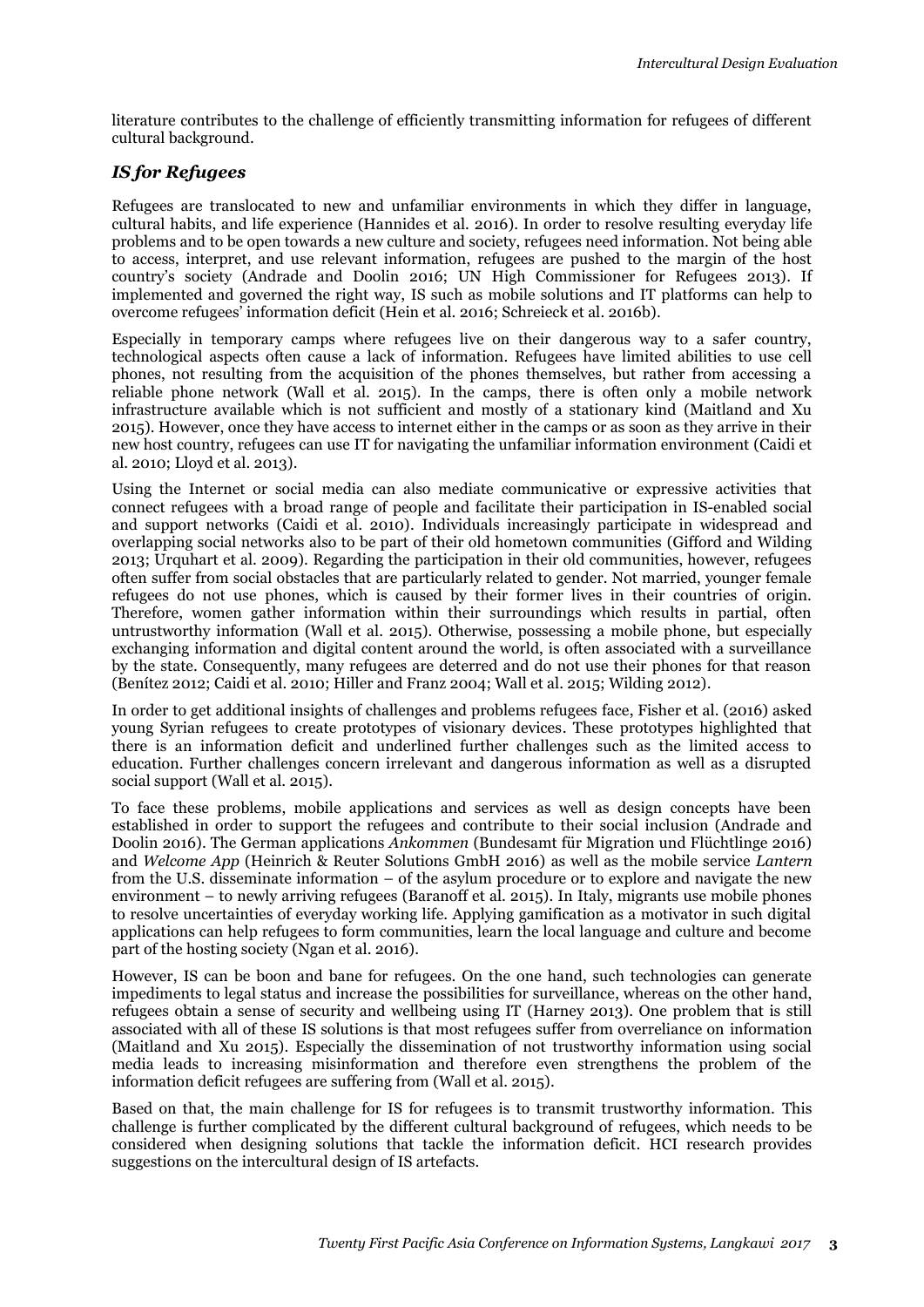### *HCI research in an intercultural context*

The use of smartphone applications is common among refugees. Different applications are used for varying purposes, e.g. to communicate with family members or others, to get information on the new environment, or to access specific data about health issues or regulations (Andrade and Doolin 2016; Talhouk et al. 2016). Ensuring a positive experience for all refugees across different cultures is a huge challenge for HCI research and practice. For example, different directions of reading as well as heterogeneous interpretations of icons need to be considered in the design of applications. Apart from the issue that refugees have different cultural backgrounds and prior knowledge, the mobile application design needs to present information intuitively and in a natural way. Based on that, this section presents the main findings from literature regarding design concepts in an intercultural context.

Sobiegalla et al. (2016) propose functional and non-functional design principles for mobile crisis response systems. However, these principles are not adapted to the different cultural backgrounds. Presenting information among refugees with a multi-cultural background may provoke diverse associations (Reinecke and Bernstein 2013). The usage of icons in mobile applications provide, on the one hand, the advantage that they depict information without text (Jandt 2013) but, on the other hand, may provoke varying associations across different cultural groups (Stapelkamp 2013) and therefore need to be chosen carefully. Icons should reflect the user's background and prior knowledge to ensure an appropriate communication of the desired information. This can lead to the use of different icons in order to transmit the same information interculturally (Stapelkamp 2013).

Reinecke and Bernstein (2013) argue in their paper that elements of the interface, like navigation, colors or structure, have to adapt automatically according to the user's cultural background. In contrast to their presented desktop solution, in the case of mobile applications, displays are further limited in space and resolution for what reason also typography needs to adapt to the given circumstances (Cousins 2016; Stapelkamp 2013). Also readability and in particular the direction of reading needs to be adapted. While western cultures read from left to right (LTR), Arabic cultures read from right to left (RTL). Consequently, the whole application UI needs to reflect and adapt the appropriate direction (Khaddam and Vanderdonckt 2010).

These findings imply that visualization, structure, and usability are main concepts that need to be adapted for different cultural groups. By adapting the **visualization** of information, a positive user experience is ensured (Lichtlé 2007; Maletzke 1996; Stapelkamp 2013). As refugees reflect different levels of literacy (Hannides et al. 2016) as well as varying cognitive capacities, it should be avoided to display too many elements at once (Butz and Krüger 2013; Krug 2005). Thus, information should be displayed following a strictly hierarchical **structure**. Research further reveals that users basically do not want to think about the functionalities or the representation of content, instead they want to interact with an intuitive interface that does not require further explanation. Otherwise, frustration of the users will be generated (Krug 2005). These user expectations can be met by improving the **usability** of the system – which again can be interpreted differently across cultures.

For refugees, **credibility** has emerged as an additional concept relevant for designing applications. Refugees often do not get the reliable information they need due to a lack of online or mobile connectivity and limited consistent information that they can trust (Hannides et al. 2016). This fact is even strengthened by the overreliance on mobile data, many refugees are suffering from. Without credibility, other design optimizations may not have any effect.

In sum, literature shows that IT is already applied in the context of refugees, however, the information deficit is not yet solved, with challenges in intercultural transmission of information complicating the cause.

# **Design Science Research Approach**

To tackle the issue of an information deficit of refugees, we develop design principles for a mobile application providing information for refugees as part of the *INTEGREAT* project. To do so, we follow the Design Science Research (DSR) approach according to the guidelines of Von Alan et al. (2004). As the DSR approach is often used for the general development of mobile IS applications, it can also be applied to structure the design process of mobile user interfaces (Sonnenberg and Vom Brocke 2012). The DSR development process follows the build-evaluate pattern.

Both of these phases consist of different stages. The **build phase** combines three different aspects: Analyzing the problems and their importance, defining objectives of a solution and finally developing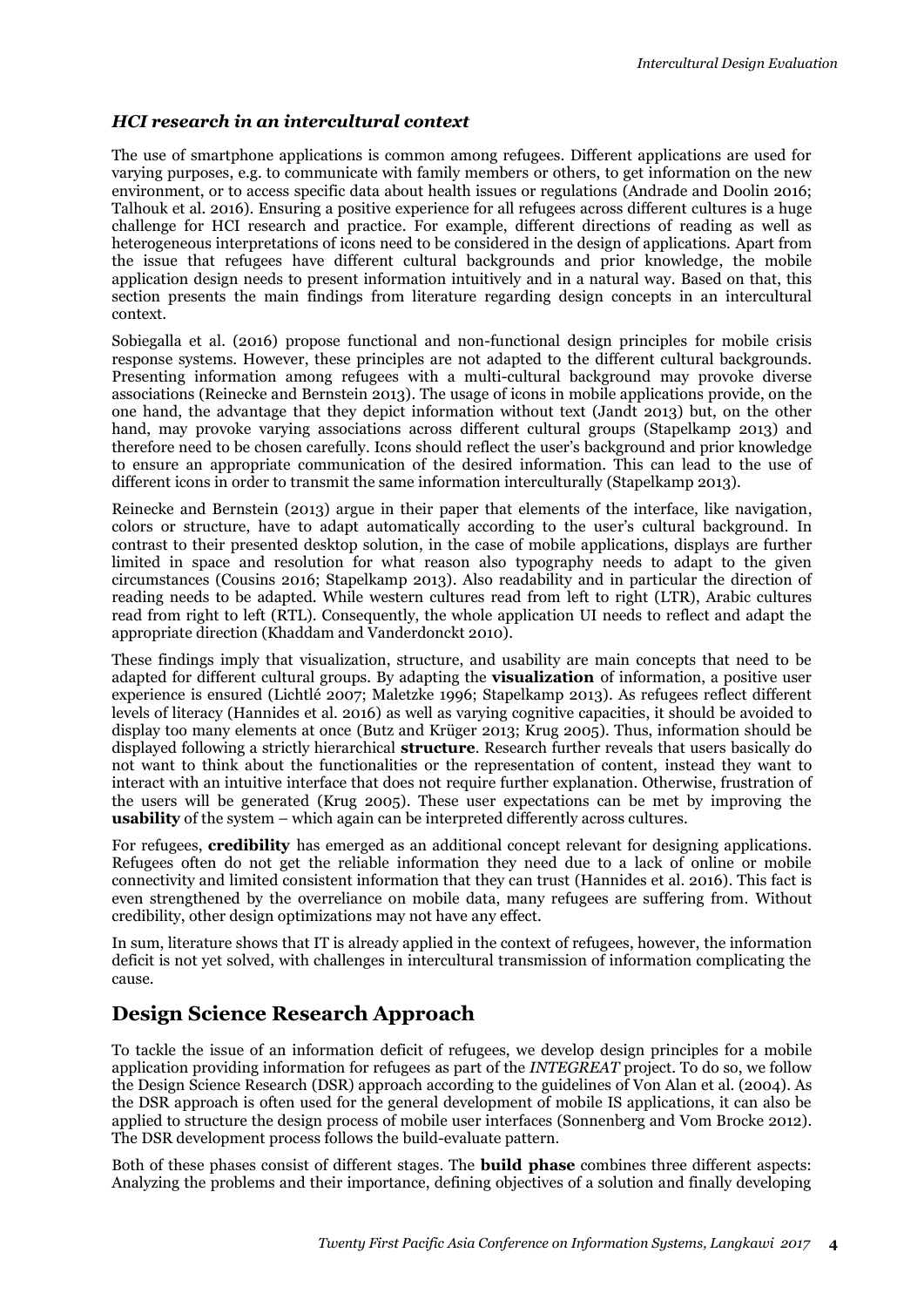and implementing this solution. The **evaluation phase** contains three stages as well. First, a suitable context needs to be chosen to demonstrate the solution's capabilities. Second, the actual evaluation can be conducted. Third, the outcomes of the evaluation lead to an adaptation of the design and development stage in the next build-phase. This implies an iterative development process with a continuing overall improvement of the general design concept. The last stage of the evaluation-phase consists of the publication and communication of the research findings in order to contribute to overall research (Sonnenberg and Vom Brocke 2012; Von Alan et al. 2004).

We started the DSR approach by analyzing both an existing early prototype of the *INTEGREAT* mobile application, and the information requirements of refugees using a survey. Among the 37 participating refugees, 4 people had an Arabic, 18 an African and 15 a Western background. On that basis, the build-evaluate process was executed twice in order to improve the design concept of the mobile application iteratively. In the first iteration, we focused on the general design of mobile UI elements such as icons and typography. In order to evaluate the design assumptions of the first iteration, a user test was conducted with 65 test persons each belonging to one of the considered focus groups. 31 of them had an Arabic, 14 an African, and 20 a Western background. The findings from the first iteration led to a second build-evaluate process that focused on a complete design concept for the *INTEGREAT* mobile application to evaluate the structure and hierarchy of the information within the app as well as the overall usability. The 25 participants of this user test composed of 8 refugees with an Arabic, 8 with an African and 9 with a Western background. The evaluation methods and participants' data are summarized in [Table 1.](#page-4-0)

| <b>DSR</b> phase  | <b>Topic</b>                | <b>Evaluation</b> | # of                | <b>Background</b> |      |       |
|-------------------|-----------------------------|-------------------|---------------------|-------------------|------|-------|
|                   |                             | method            | <i>participants</i> | Arab.             | Afr. | West. |
| Initialization    | Information<br>requirements | Survey            | 37                  | 4                 | 18   | 15    |
| Build-evaluate I  | Icon evaluation             | User test         | 65                  | 31                | 14   | 20    |
| Build-evaluate II | Design evaluation           | User test         | 25                  | 8                 | 8    |       |

|  |  |  |  |  | Table 1. Summary of evaluation methods and participants' data |  |
|--|--|--|--|--|---------------------------------------------------------------|--|
|--|--|--|--|--|---------------------------------------------------------------|--|

<span id="page-4-0"></span>To perform the evaluations, we visited four different refugee camps in Germany. In all three DSR phases, the test persons further varied in gender, age, and status of approval. Some were underage, unaccompanied refugees, whereas others were accepted refugees who have settled already. Therefore, the user study comes close to a representative excerpt of refugees in Germany.

### **Results**

In this section, we first describe refugees' information requirements when arriving in the host country. We use these results to perform our subsequent design evaluation with information that is relevant for refugees. The design evaluation consists of two build-evaluate phases, with the first focusing on design elements and the second on an overall design concept.

#### *Information Requirements*

The results from a survey among 37 refugees show that the process of information procurement is the biggest challenge for refugees as they arrived in Germany. 87% of the surveyed refugees state that they had an information deficit. Only 13% of the test persons were sufficiently informed as they already had contact to persons who already settled in Germany. The lack of information, as well as the foreign German culture were distinct challenges for the refugees. Further problem areas relate to understanding guidelines, rural accommodations with bad infrastructure as well as long waiting times at public institutions.

Our survey shows that the information sources used by refugees can be divided into four categories. The most important information source for refugees are *Local Contact Persons* which has been mentioned by 47 % of the participants. This group comprises also volunteers, contact persons in camps as well as interpreters. The second most important source to gather information is *Family & Friends*, mentioned by 37% of the participants. Other information possibilities encompass *German Classes* (11 %) and the *Internet* (5%).

The survey results also show that *Organizational & Legal Information* is the topic in which the most refugees (33%) are interested in (see [Table 2\)](#page-5-0). The second most interesting topic concerns *Education*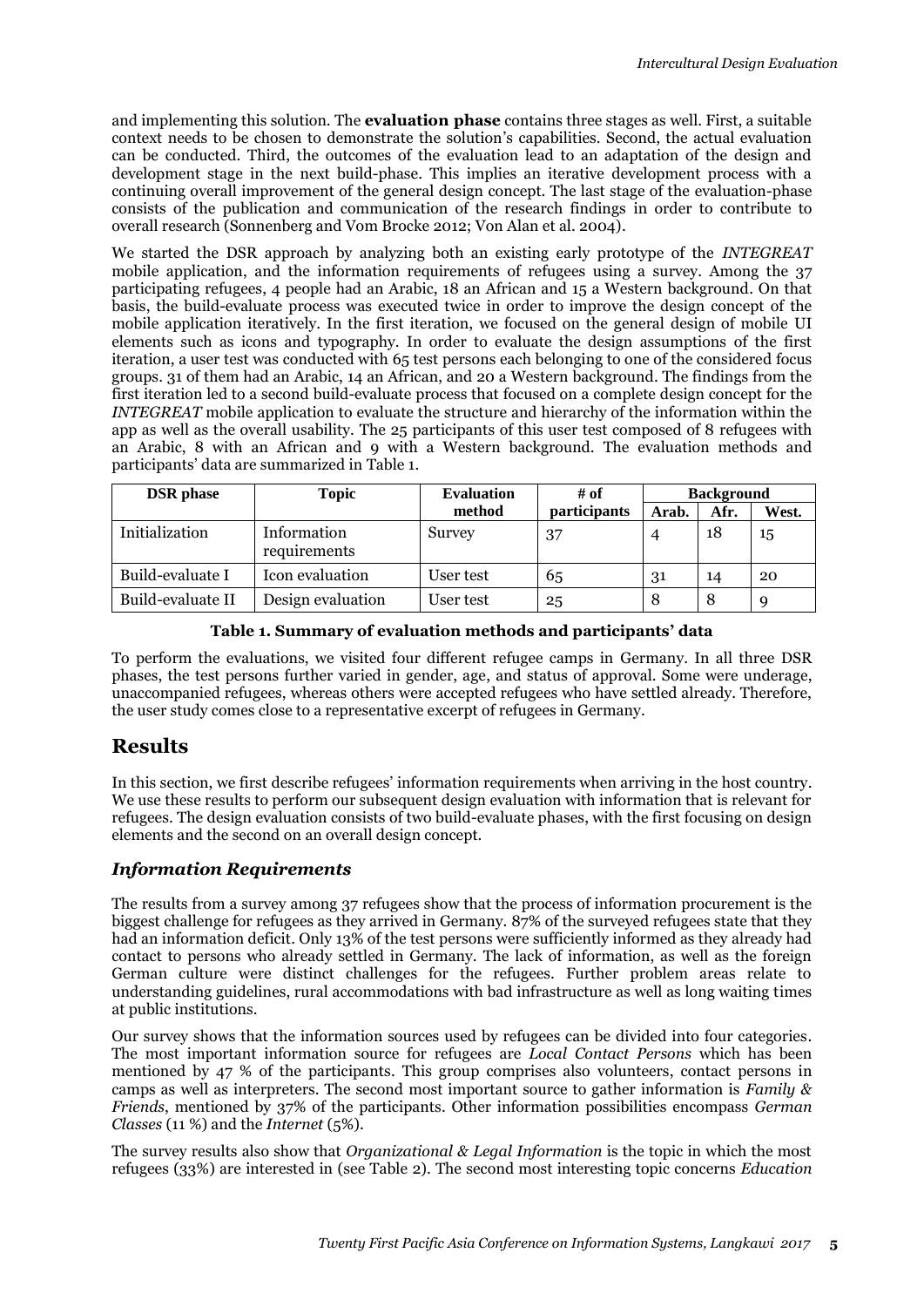*& Profession* with 27% followed by *Accommodation* (16 %) and *Family* (7 %). The topic *Other* comprises local information about cities, doctors, contact persons as well as social welfare benefits and is the third most interesting topic for refugees.

| <b>Topic of Interest</b>              | % of Test Persons<br>[that mentioned the topic] |
|---------------------------------------|-------------------------------------------------|
| Organizational & Legal<br>Information | 33                                              |
| Education & Profession                | 27                                              |
| Accommodation                         | 16                                              |
| Family                                |                                                 |
| ther                                  |                                                 |

#### **Table 2. Refugees' topics of interest after arriving in the host country**

<span id="page-5-0"></span>Furthermore, the survey contained questions on the perception of the existing *INTEGREAT* application. 60% of the refugees assess the layout and visualization of information of the *INTEGREAT* application positive. The interviewees describe the structure as clear because it is held simple as well as functional. A point of criticism is the text-heaviness of the application. More pictures or icons would ease the perceived "wall of text". For this reason, the design was enriched with icons in the first build-evaluate phase described in the following section.

### *Evaluation of Design Elements*

In order to ease the intercultural transmission of information using the *INTEGREAT* smartphone application, the results of the survey suggest to use icons for the main and subcategories of the content. We therefore evaluate icons as the first relevant design element. As the information that refugees locally require is very diverse, a categorization into six main categories and multiple sub categories can help to structure and organize the content. The categorization further eases the process of searching for the relevant information. For creating appropriate icons, we designed two alternative icons for each main and sub category. By designing the icons, we reflected the cultural differences and expectations of the focus groups and observations of icon usage in different mobile applications for Western, Arabic and African users.

Afterwards, refugees who participated in the icon evaluation compared both icons for each category in order to identify if the icons represent the information as expected and which of both depicts the information more precisely. By following this approach, cultural differences concerning the associations of each icon can be measured and the considerations and assumptions reviewed[. Figure 1](#page-5-1) presents the alternative icons for the six main categories. Each icon tries both, to depict the according category in an understandable manner and to adapt to the experience of the intercultural users.



<span id="page-5-1"></span>In the category *First Steps*, the left icon depicts an abstract person that climbs multiple circles that can be interpreted as staircases. This implies that the person tries to reach a goal and has to overcome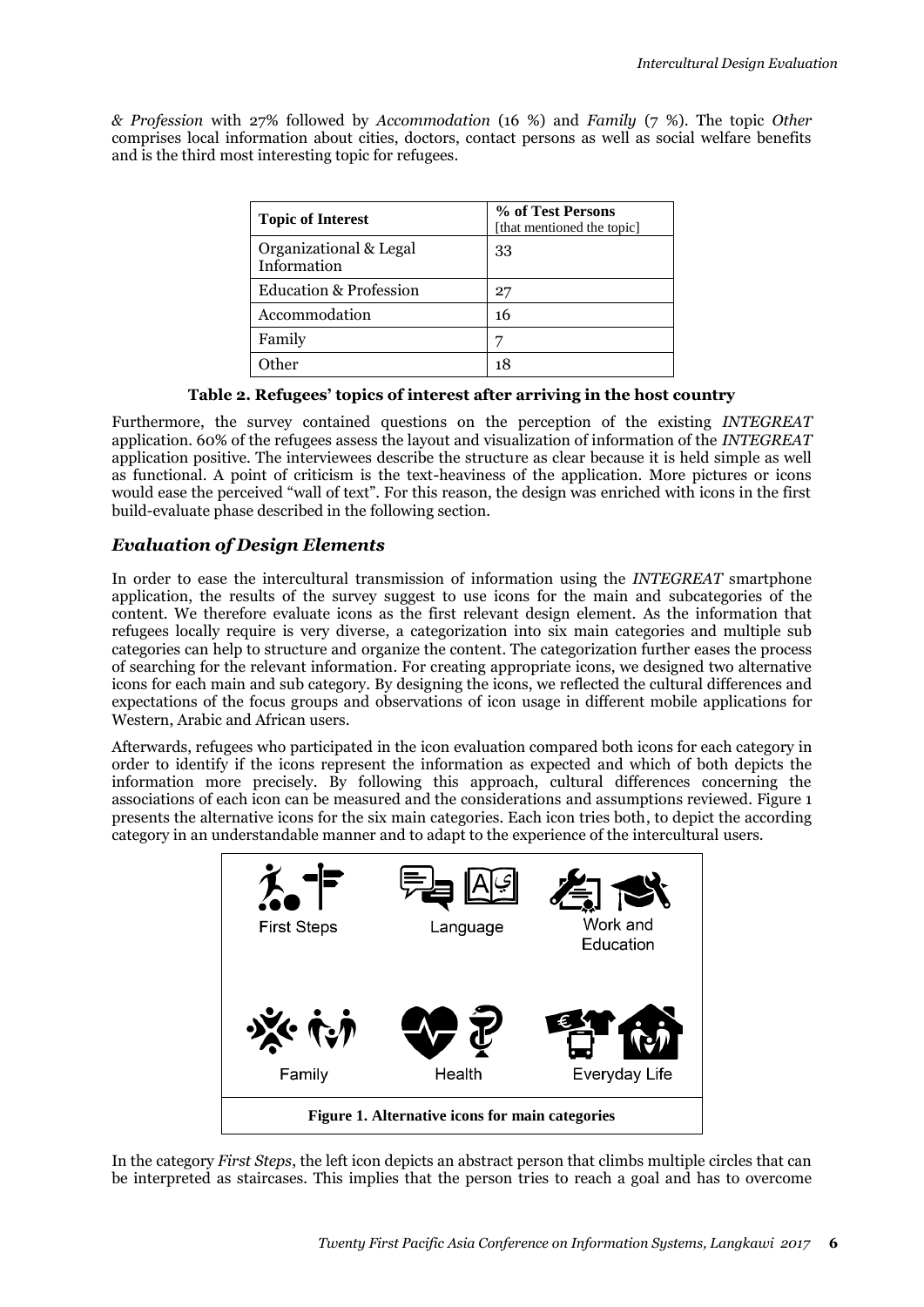multiple obstacles on its way. The icon on the right, however, depicts a road sign. Road signs provide orientation and help people to find the right way, especially in new environments. As road signs are well known internationally, also in the countries of origin of the people within the focus groups, this icon is able to depict the topics that are presented in the category *First Steps*.

Beside icons, we evaluated further design elements as part of the user interface. As most information of the *INTEGREAT* project is presented in a textual way, the user interface design tries to achieve a pleasant readability. Therefore, as typeface *Google*'s *Roboto* (Google 2016) font is used, a clear sansserif font that is adapted to the constraints of smartphone screens, as shown in [Figure 2](#page-6-0) (left).



<span id="page-6-1"></span><span id="page-6-0"></span>Besides the clear sans-serif font, also the amount of text that is displayed at once was reduced to improve the readability. Therefore, a font size was chosen that allows a maximum of 40 characters per line. In addition, sufficient space between the text lines and enough padding to the edges of the screen were introduced to loosen up the textual content. A further approach to ease reading and avoid the impression of a "wall of text" was to include distinctive icons, as shown in [Figure 2](#page-6-0) (right). By adding icons for particular contents like addresses or telephone numbers, the overall appearance can be improved and the user can understand intuitively the kind of content that is presented.

In order to transmit the according information intuitively, the general UI design was envisioned as clear, clean and structured. As described in the *[Related Work](#page-1-0)* section, a well-organized UI improves the user experience (UX) and leads to less user frustration.

The UI concepts that include the design elements for the first build-evaluate iteration are presented in [Figure 3.](#page-6-1) A *Toolbar* at the top of the interface provides user orientation by both explaining the according content and displaying the actions, the users can perform. In addition, appropriate icons depict the most important functionalities like the possibility to search.

The *Content Area* underneath the toolbar depicts the content of the according screen. We strived for a clean and clear structure, in order to present the actual content in an intuitive manner. Therefore, only the most important information is shown along with appropriate icons that depict the according content in an understandable way.

To ease the evaluation process and the analysis, a dedicated evaluation application was implemented that allowed the test users to execute the evaluation within a mobile smartphone application. The evaluation was split into three parts. During the first part, the user could specify individual data like gender, age and country of origin. The second part covered the evaluation of icons, whereby the user could choose the icon which represents the according category most precisely in his or her opinion. If none of both icons was suitable, the user could also decide to choose no icon at all. The third and last part was the evaluation of further design elements. Here, the user could evaluate the design approach of the evaluation application against the design approach of the current *INTEGREAT* smartphone application and choose the UI that seems more suitable.

The icon evaluation process revealed that in only 40% of all cases, all cultural groups preferred the same icon for the respective category. This implies that in 60% of all cases, the association of the according icon was diverse between the cultural groups. For example, the icon for *Everyday Life* information was chosen differently from Westerners as from Arabs and Africans.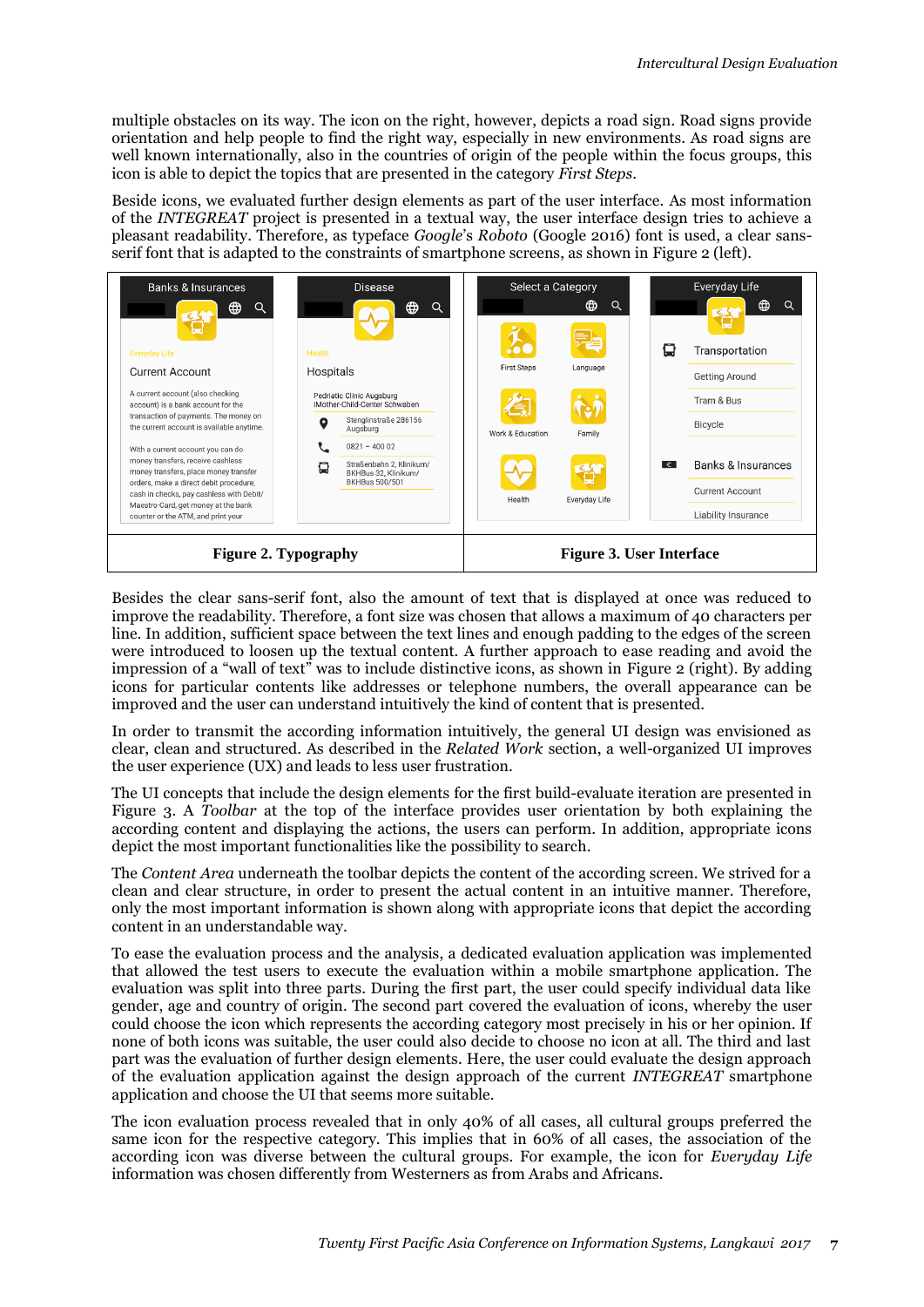### *Evaluation of the Design Concept*

In this section, the second build-evaluate iteration of the DSR method is described. The focus was set on completely elaborated user interfaces that featured all functionalities of the current *INTEGREAT* smartphone application. Insights and findings of the first iteration were included. Again, a dedicated evaluation application was implemented to conduct user tests.

[Figure 4](#page-7-0) presents the user interfaces for each cultural group of the first content level, which enables the user to select one of the main categories. As the first iteration revealed that the association of icons can differ across the considered focus groups, this design concept adapts the icon sets to the according cultural groups. Therefore, [Figure 4](#page-7-0) shows from left to right the icon set for the African, Western and Arabic culture. As the comparison shows, not all icons are different across the cultural groups. The categories *Language, Work & Education,* as well as *Family* can be tagged with the same icons across all cultural groups. This implies that for the *INTEGREAT* smartphone application three out of six icons need to be adapted according to the focus groups.



<span id="page-7-0"></span>Besides the localization of the icon sets, the general design principle could be drawn from the first evaluation. A common UI design concept was presented to all considered focus groups accordingly, shown in [Figure 5.](#page-8-0) The design concept should follow common design principles within the area of mobile UI design. Using a very clean and structured style provides clear orientation without the disturbance of *Visual Noise.*

Besides the clean list displaying the different topics, the application is also adapted to the directions of reading. Here, the concept of mirroring is applied as shown in [Figure 5.](#page-8-0) The mirrored UI is suitable for languages with a RTL direction of reading.

In order to be able to measure a difference between the design concept implemented in the evaluation application and the current *INTEGREAT* prototype app, an A/B comparison was chosen. Test users needed to locate three different pieces of information within both applications (e.g. "What should you do when you lose the debit card of your current bank account?"). By measuring the duration users needed to locate the three pieces of information and the number of clicks they performed, we could identify differences in terms of user experience. To even out the learning effect, we randomized whether users started the test with the old or the new application.

The evaluation reveals that the new design concept provides a clearly measurable advantage in terms of UX and general usability. As shown in [Figure 6](#page-8-1) (top), only between 56% and 72% of the test persons could accomplish the tasks using the current *INTEGREAT* prototype app (Integreat\_old), all test persons handled the tasks successfully using the evaluation application with the new design concept (Integreat\_new). Especially people with an Arabic background had difficulties to find the desired information with the old version. For example, only 25% of the Arabic test persons were able to complete two or three out of the three tasks. This result indicates that the prototype application has a worse UX for RTL direction of reading.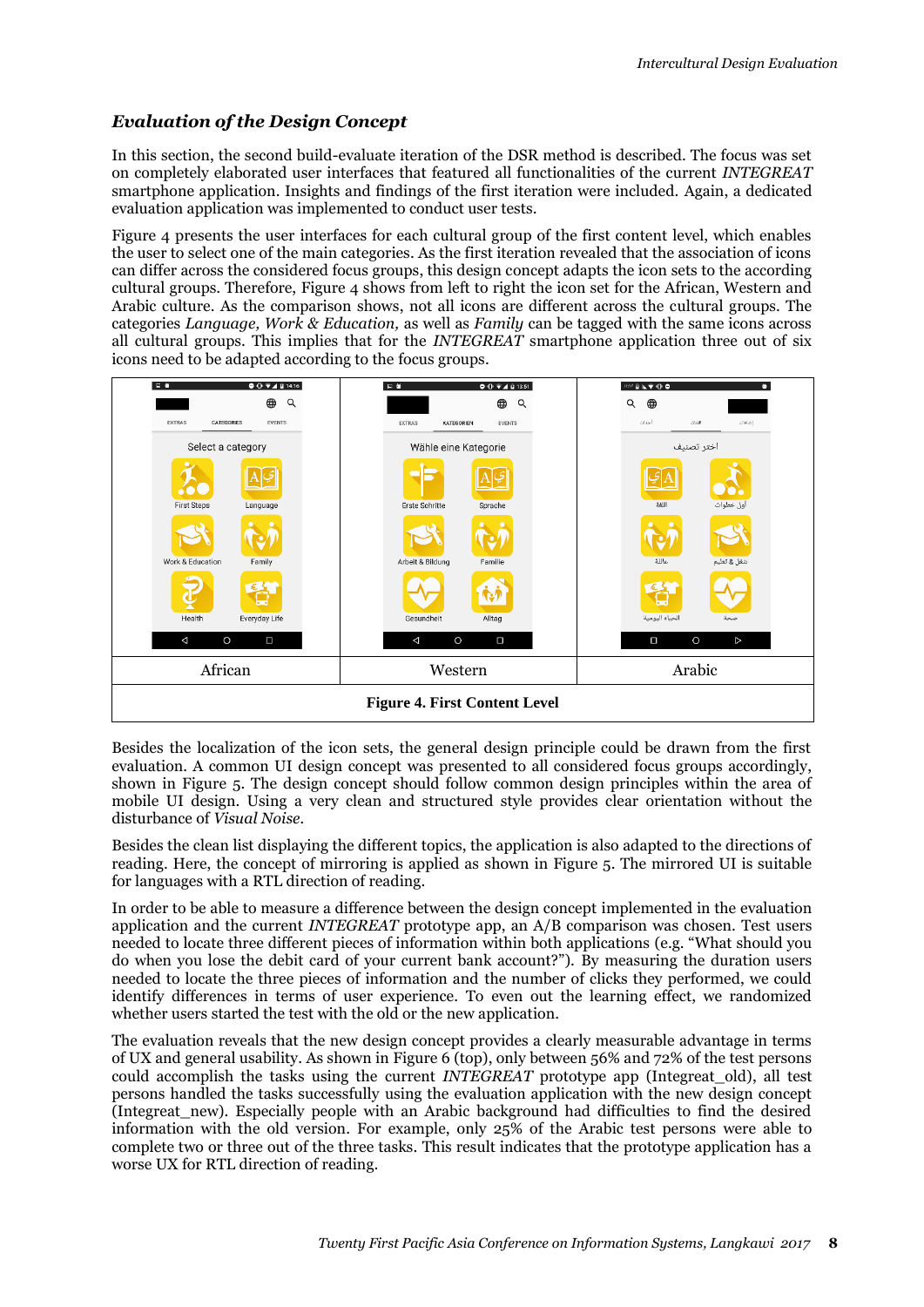|                                                                                                       | ⊕<br>Q                                          | 计自动字母类<br>⊕<br>Q               | $\bullet$ $\Box$ $\odot$ | 日間開き<br>$\bullet$ O $\bullet$ $\bullet$ B 16:33<br>⊕<br>Q                            | ●夕閑日<br>○○日にすり●<br>⊕<br>Q                                                                |
|-------------------------------------------------------------------------------------------------------|-------------------------------------------------|--------------------------------|--------------------------|--------------------------------------------------------------------------------------|------------------------------------------------------------------------------------------|
|                                                                                                       |                                                 |                                |                          |                                                                                      |                                                                                          |
|                                                                                                       | Language                                        | الحياه اليومية                 |                          | Health                                                                               | الحياه اليومية                                                                           |
| r.                                                                                                    | Learning german                                 |                                | <b>■€</b> بانک ها و بیمه | hospitals and advice                                                                 | الحساب الجارى                                                                            |
|                                                                                                       | Learning German in<br>$\rightarrow$<br>Augsburg | $\leftarrow$                   | حساب چاری                | centers                                                                              | الحساب الجارى هو حساب بديره البنك للعملاء من                                             |
| German courses by Tür an $\rightarrow$<br>Tür<br>German courses and                                   | $\leftarrow$<br>$\leftarrow$                    |                                | بيمه مسئوليت             | Pedriatic Clinic Augsburg IMother-<br>Child-Center Schwaben                          | أجل تسوية المدفوعات والمال فى الحساب الجارى<br>متاح في جميع الأوقات                      |
|                                                                                                       |                                                 |                                | بانک ها و بیمه ها        | ۰<br>Stenglinstraße 2, 86156                                                         | مع الحساب الجارى يمكنكم إجراء التحويلات                                                  |
|                                                                                                       |                                                 |                                |                          | Augsburg                                                                             | وإستقبال حوالات غير نقدية وإعداد الطلبات<br>الدائمة والمشاركة فى نظام الخصم المباشر وصرف |
| $\rightarrow$<br>integration courses in<br>language schools<br>Learn German by yourself $\rightarrow$ |                                                 |                                | $\sum_{i=1}^n$           | $0821 - 40002$<br>◟                                                                  | الشيكات والدفع بواسطة البطافة الإلكترونية،                                               |
|                                                                                                       |                                                 | $\leftarrow$                   | اینترنت / وای فای        |                                                                                      | وسحب النفود من شباك البنك أو من الماكينة                                                 |
|                                                                                                       |                                                 | وای فای، تلویزیون و تلفن همراه |                          | Ω<br>Straßenbahn 2, Klinikum/<br>BKHBus 32. Klinikum/BKHBus<br>500/501. Kinderklinik | وطباعة كشوف الحسابات المصرفية                                                            |
| Δ                                                                                                     | О<br>$\circ$                                    | $\circ$<br>$\Box$              | $\triangleright$         | Ο<br>◁<br>$\circ$                                                                    | Ω<br>$\circ$<br>$\triangleright$                                                         |

<span id="page-8-0"></span>Apart from advantages in accomplishing the tasks, the new design concept further enabled the users to find the information more quickly [\(Figure 6,](#page-8-1) bottom). Task 1 and 2 were accomplished significantly faster with the new design. Only task 3 was completed more slowly with the new *INTEGREAT* application. The reason is, that the strict hierarchical clustering of information moved this piece of information one level down in the new design concept.



# <span id="page-8-1"></span>**Discussion**

In this paper, we developed and evaluated an intercultural design concept for the *INTEGREAT* smartphone application, which provides the possibility to communicate local information to refugees in an intuitive way. Based on these results, we derive design principles for an information application for refugees and mobile applications for users with different cultural background in general. We further discuss how this work contributes to current literature in IS for refugees and HCI research.

The user studies revealed that for each of the considered focus groups an independent set of icons is necessary in order to communicate the same information. These icon sets do not differ completely, as three out of six icons for the main categories can be displayed equally across all focus groups. This implies that visual elements like icons or pictures need to be chosen carefully as well as their associations for the users need to be examined on a case-by-case basis. As *INTEGREAT* is designed for an intercultural audience, it needs to adapt to diverse directions of reading (Khaddam and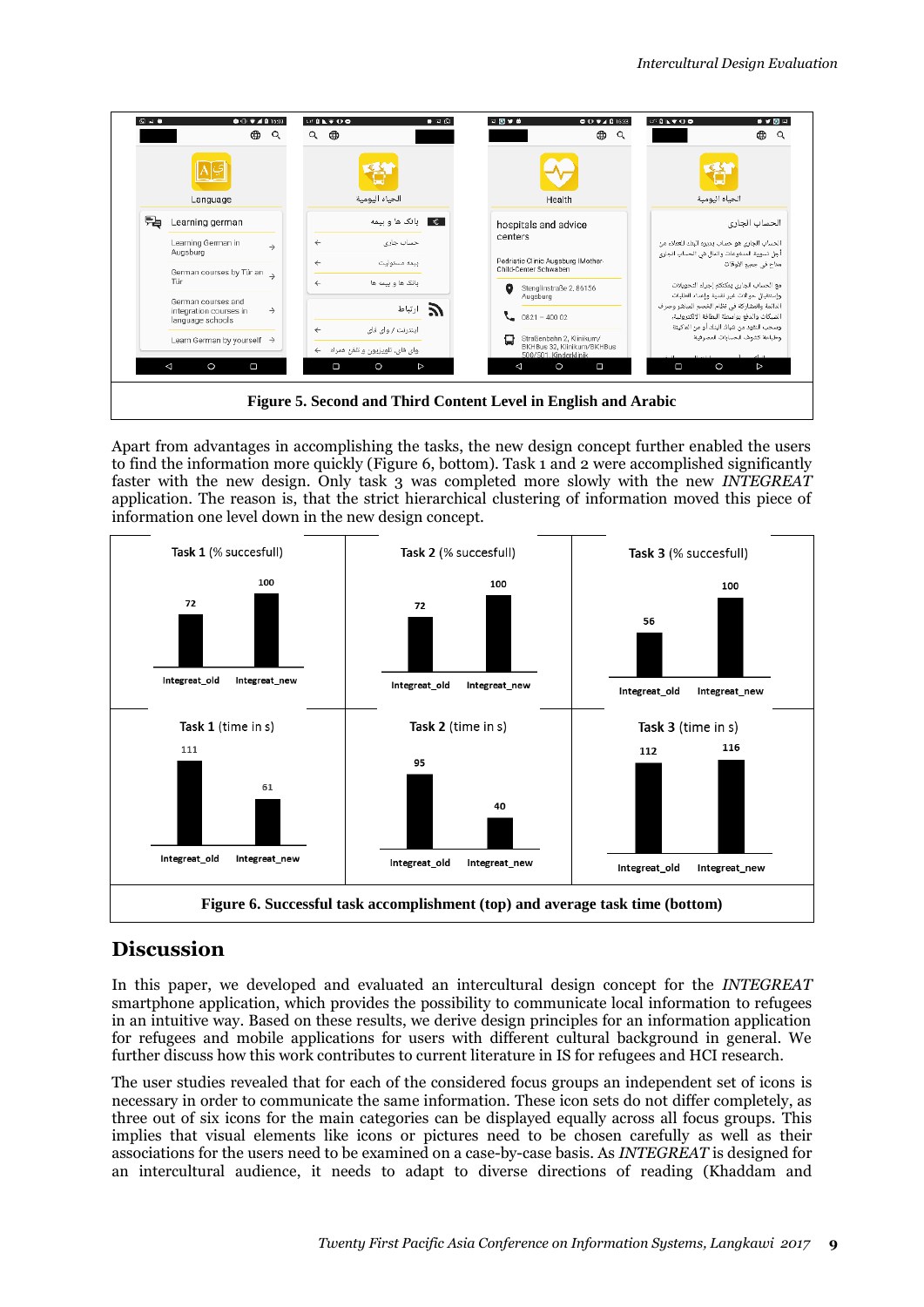Vanderdonckt 2010). It is especially important in the context of RTL languages, otherwise, usability and UX will suffer and user frustration will rise (Krug 2005). From these findings, we deduct design principles that aim at supporting other projects that need to communicate information to users with different cultural background. These principles are presented in [Table 3.](#page-9-0)

| Design Principles | <b>Visualization</b> |              | Maximum of 40 characters per line                    |
|-------------------|----------------------|--------------|------------------------------------------------------|
|                   |                      | <b>Text</b>  | Sans-serif font                                      |
|                   |                      |              | Left-To-Right and Right-To-Left compatibility        |
|                   |                      | <b>Icons</b> | Usage only in combination with a textual description |
|                   |                      |              | Validation of icons across cultures                  |
|                   | <b>Structure</b>     |              | Hierarchical clustering of information               |
|                   |                      |              | 3-Click-Rule                                         |
|                   | <b>Usability</b>     |              | Offline capability                                   |
|                   |                      |              | Usage of common interaction possibilities            |
|                   | <b>Credibility</b>   |              | Usage of disclaimer                                  |

#### <span id="page-9-0"></span>**Table 3. UX design principles for transmitting information in an intercultural context**

Adapting the **visualization** of information is essential to ensure a positive user experience in an intercultural context (Lichtlé 2007; Maletzke 1996; Stapelkamp 2013). Based on the results of our study, the visualization concept can be further divided into text and icons. Related to text, a maximum of 40 characters should be shown per line in a sans-serif font in order to avoid the impression of a "wall of text". Additionally, the LTR and RTL compatibility needs to be ensured. Icons can provoke diverse associations across different cultural backgrounds. Consequently, icons must not appear alone, instead, they have to be used in combination with a textual description and have to be validated across the involved cultures. Reflecting the refugees' different levels of literacy (Hannides et al. 2016), not too many elements should be displayed at once (Butz and Krüger 2013; Krug 2005).

Consequently, an intuitive **structure** of the information is indispensable. The results demonstrate that the overall amount of information has to be clustered in a strictly hierarchical way to ease navigation. In combination with the hierarchical clustering, the 3-Click-Rule should be fulfilled, i.e. users should be able to find the desired information within three clicks starting from launching the application. Despite the fact that each task could be conducted successfully (see [Figure 6,](#page-8-1) top) as well as two-thirds of the tasks could be accomplished faster with the new *INTEGREAT* application, this does not necessarily mean that refugees *always* find the information faster within the app by applying the proposed design principles. Task 3 in [Figure 6](#page-8-1) (bottom) illustrates that information can be definitely found within the mobile application at an expense of possibly longer search times. However, users do not want to think about functionalities of the application, otherwise frustration will rise (Krug 2005). For that reason, **usability** is another main principle designing mobile applications as our study shows. Based on previous findings that refugees often have technical problems or even no internet access after arriving in a new country (Maitland and Xu 2015; Wall et al. 2015), the mobile applications need to be usable offline. Regarding the interaction with the application, common possibilities like swiping or scrolling should be used. Another problem that comes along with a lack of connectivity is that refugees often suffer from not getting trustful information (Hannides et al. 2016). Instead they are used to be confronted with irrelevant, dangerous information or misinformation (Wall et al. 2015). Contributing to these findings, our study reveals as well that **credibility** of information is a main design principle. For example, a clearly visible disclaimer referring to a trustful organization in the application is crucial.

By developing design principles, we contribute to literature related to HCI in an intercultural context. The main challenge to implement intuitive user interfaces that provide a positive UX across various cultures is that the design concept needs to adapt to the experiences and background of the users (Reinecke and Bernstein 2013). For example, our findings confirm that especially visual elements like icons or pictures can provoke diverse associations and reactions across users with different cultural backgrounds (Stapelkamp 2013). As we developed *INTEGREAT* in an user-centered and intercultural design approach, it also contributes to improving user experience by applying an offline capability and intercultural intelligibility (Maitland and Xu 2015).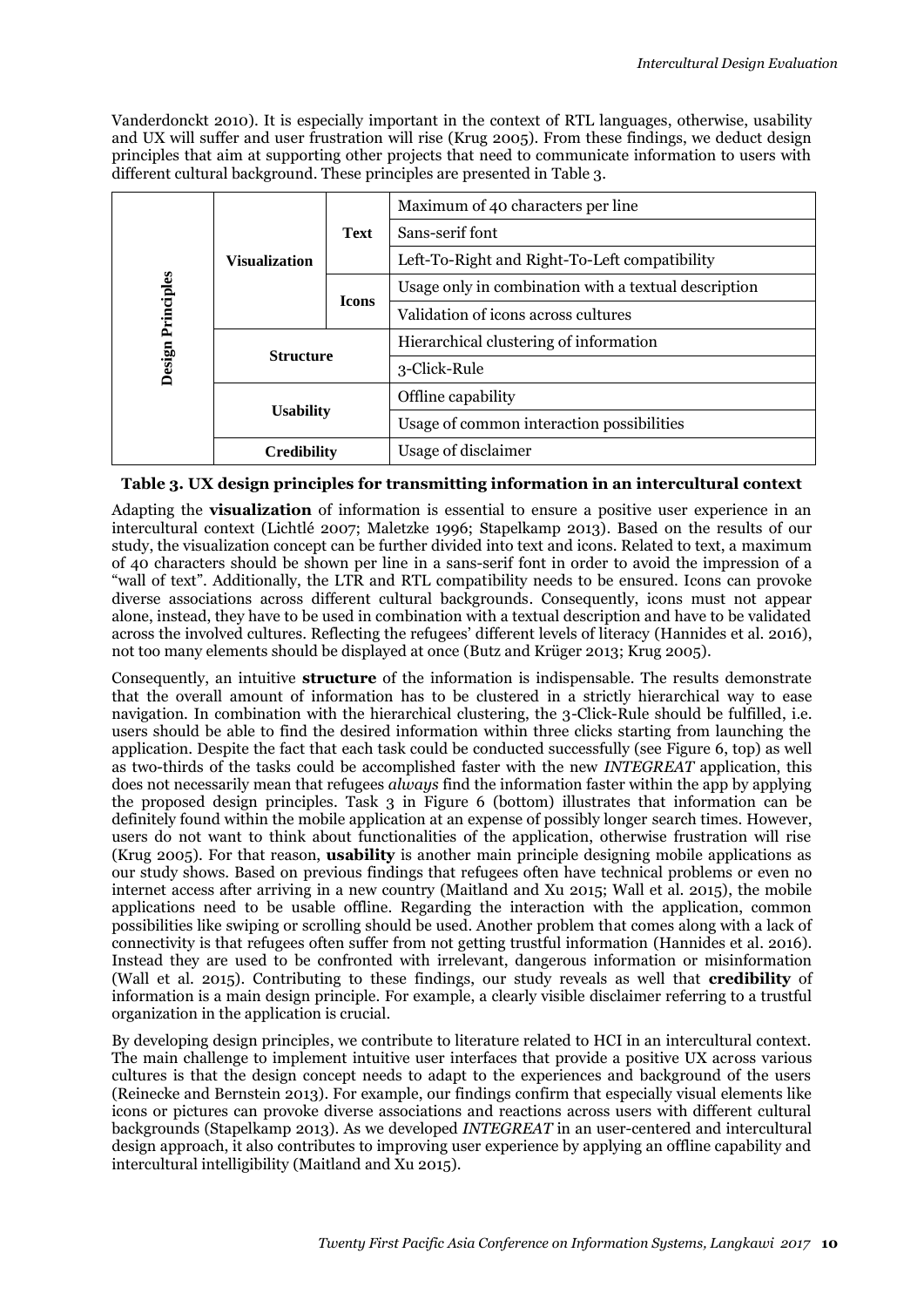Our results furthermore contribute to the ongoing discussion on information deficit that pushes refugees to the margins of the host country's society and how IS could tackle this issue (Andrade and Doolin 2016; Hannides et al. 2016; Rutkin 2016). Enhancing Hannides' (2016) work, we analyze what information refugees need when arriving in the host country. We further show how these information needs can be satisfied with mobile applications, focusing on the aspect of intercultural design of such applications. We thereby seize suggestions that Sawhney (2009) derived in his work with marginalized youth in refugee camps and contribute to ongoing work on the design of software artefacts that support refugees (Baranoff et al. 2015; Ngan et al. 2016).

By following our design principles, intercultural design concepts for mobile applications that transmit information across different cultures can be created within the *INTEGREAT* project and beyond. As our findings enrich research on intercultural design concepts by focusing on users with Arabic, African or Western backgrounds, interface designers can use them in intercultural projects, not necessarily focusing on refugees.

Future research could examine how further design elements and principles can be used to present information intuitively. For example, videos or even non visual elements like audio recordings can be envisioned. In addition, large scale quantitative evaluation of design elements across cultures could support our analysis with statistical results. Also live data concerning the navigation behaviour through the hierarchy can be tracked in order to optimize the performance of the application.

### **Acknowledgements**

We thank the German Federal Ministry for Economic Affairs and Energy for funding this research as part of the project 01MD15001D (ExCELL) and the German Federal Ministry of Education and Research for funding through the DAAD Welcome program (project no. 57335466).

### **References**

- Andrade, A. D., and Doolin, B. 2016. "Information and Communication Technology and the Social Inclusion of Refugees," *MIS Qarterly* (40:2), pp. 405 - 416.
- Baranoff, J., Gonzales, R. I., Liu, J., Yang, H., and Zheng, J. 2015. "Lantern: Empowering Refugees through Community-Generated Guidance Using near Field Communication," *Proceedings of the 33rd Annual ACM Conference Extended Abstracts on Human Factors in Computing Systems*: ACM, pp. 7-12.
- Benítez, J. L. 2012. "Salvadoran Transnational Families: Ict and Communication Practices in the Network Society," *Journal of Ethnic and Migration Studies* (38:9), pp. 1439-1449.
- Bundesamt für Migration und Flüchtlinge. 2015. "Asylgeschäftsstatistik Für Den Monat Dezember 2015 Und Das Berichtsjahr 2015."
- Bundesamt für Migration und Flüchtlinge. 2016. "Ankommen." Retrieved 05.03.2016, from <https://www.ankommenapp.de/>
- Butz, A., and Krüger, A. 2013. *Mensch-Maschine-Interaktion*. München: De Gruyter, Oldenburg.
- Caidi, N., Allard, D., and Quirke, L. 2010. "Information Practices of Immigrants," *Annual review of information science and technology* (44:1), pp. 491-531.
- Cousins, C. 2016. "Tips for Designing Better Mobile Typography." Retrieved 12.04.2016, from <https://designshack.net/articles/mobile/tips-for-designing-better-mobile-typography/>
- Fisher, K. E., Yefimova, K., and Yafi, E. 2016. "Future's Butterflies: Co-Designing Ict Wayfaring Technology with Refugee Syrian Youth," *Proceedings of the The 15th International Conference on Interaction Design and Children*: ACM, pp. 25-36.
- Gifford, S. M., and Wilding, R. 2013. "Digital Escapes? Icts, Settlement and Belonging among Karen Youth in Melbourne, Australia," *Journal of Refugee Studies* (26:4), pp. 558-575.
- Gillespie, M., Ampofo, L., Cheesman, M., Faith, B., Iliadou, E., Issa, A., Osseiran, S., and Skleparis, D. 2016. "Mapping Refugee Media Journeys."
- Google. 2016. "Typography." Retrieved 02.05.2016, from <https://material.google.com/style/> typography.html
- Hannides, T., Bailey, N., and Kaoukji, D. 2016. "Research Report: Voices of Refugees Information and Communication Needs of Refugees in Greece and Germany."
- Harney, N. 2013. "Precarity, Affect and Problem Solving with Mobile Phones by Asylum Seekers, Refugees and Migrants in Naples, Italy," *Journal of Refugee Studies* (26:4), pp. 541-557.
- Hein, A., Schreieck, M., Wiesche, M., and Krcmar, H. 2016. "Multiple-Case Analysis on Governance Mechanisms of Multi-Sided Platforms," *Multikonferenz Wirtschaftsinformatik*.